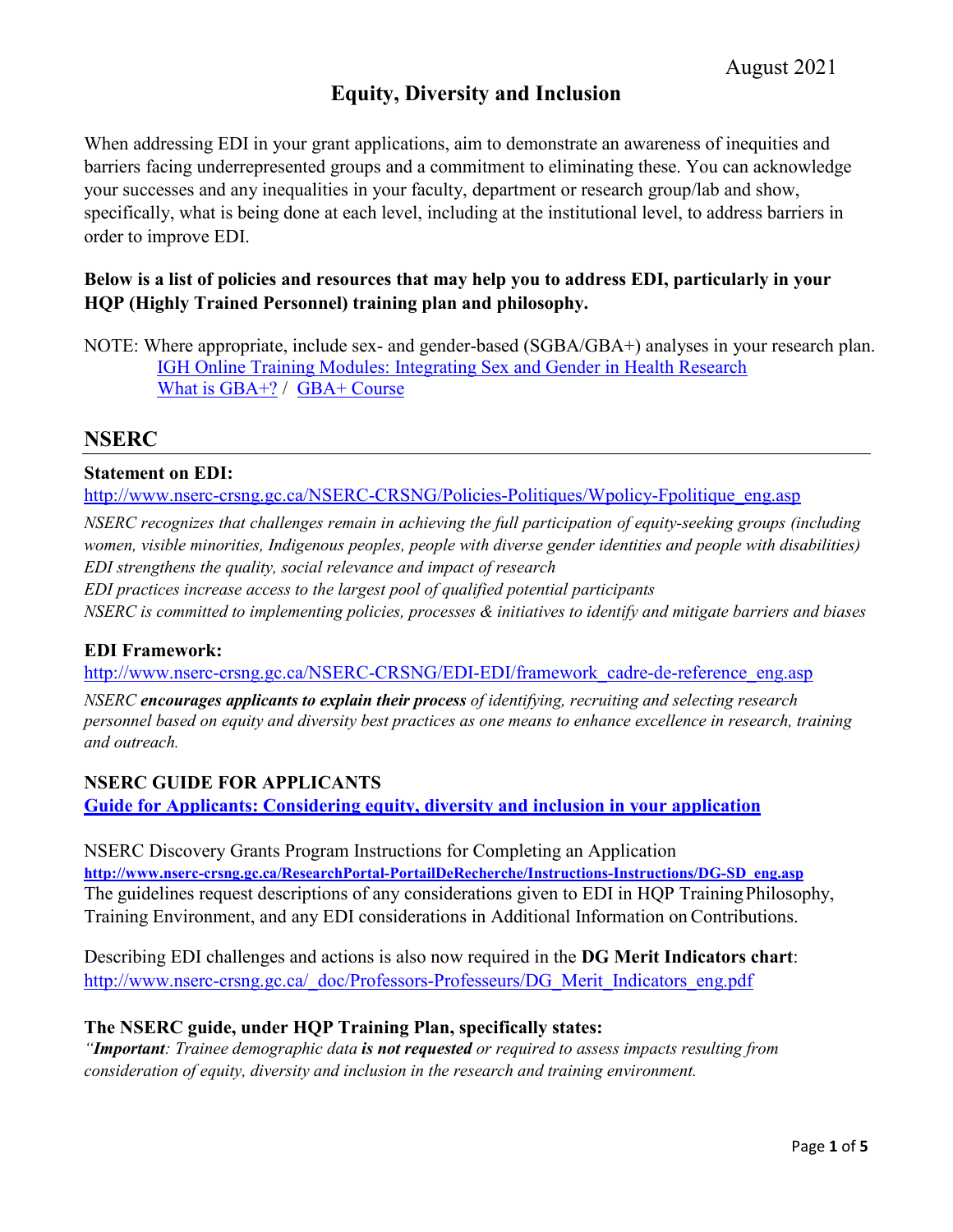# **Equity, Diversity and Inclusion**

In other words, you do not need to give a specific accounting of the individuals in your lab – privacy should be protected – but you can describe your research group/lab as:

"diverse"

"includes international students, visible minorities, individuals with disabilities" "gender-balanced"

If your group is not representative, you can say so and describe what you will do to address that. "I value diversity and actively recruit students by broadly advertising student positions (be specific about where/how)"

"To ensure the inclusion and engagement of all HQP, I will make them aware of, and encourage them to use, the many services and programs MUN has to offer such as…."

## **NFRF**

NFRF considers EDI in their evaluation criteria (as an independent Pass/Fail criterion).

*"…applicants are required to consider the type of research environment they will establish, as research leaders who are responsible for leading, training and mentoring their team members, according to: (A) team composition and recruitment processes; (B) training and development opportunities; and (C) inclusion. For each area, teams must identify a minimum of one concrete practice they will put in place to address one or more systemic barriers."*

**Important**: "*Do not provide information about the composition of the research team in a way that can identify any of its team members' personal information (e.g., Dr. X identifies as a member of a visible minority)…Information that identifies the personal information (self-identity information) of any of the team members may result in the application being withdrawn from the competition."*

### **Best Practices in Equity, Diversity and Inclusion in Research**

<https://www.sshrc-crsh.gc.ca/funding-financement/nfrf-fnfr/edi-eng.aspx>

*Provides an overview of EDI considerations in research, and questions to consider/examples of best practices for the following aspects of EDI in research: Team composition and recruitment, Training and development opportunities, and Inclusion. Also provides an overview of research design (GBA+/SGBA considerations).*

*The examples provided can be helpful for applicants to other funding programs (e.g. NSERC Discovery Grants)*

## **Graduate/Postdoctoral Awards**

Many award applications, including NSERC, CIHR, and Vanier, require an explanation of SGBA/GBA+ considerations in the proposed research. Exact format varies between awards (may be a separate section, or incorporation throughout the proposal), but generally looks for:

*Ensure/indicate/describe how diversity considerations are incorporated (research design, methods, analysis and interpretation, and/or dissemination of findings), OR explain why diversity considerations are not relevant to the proposed research.*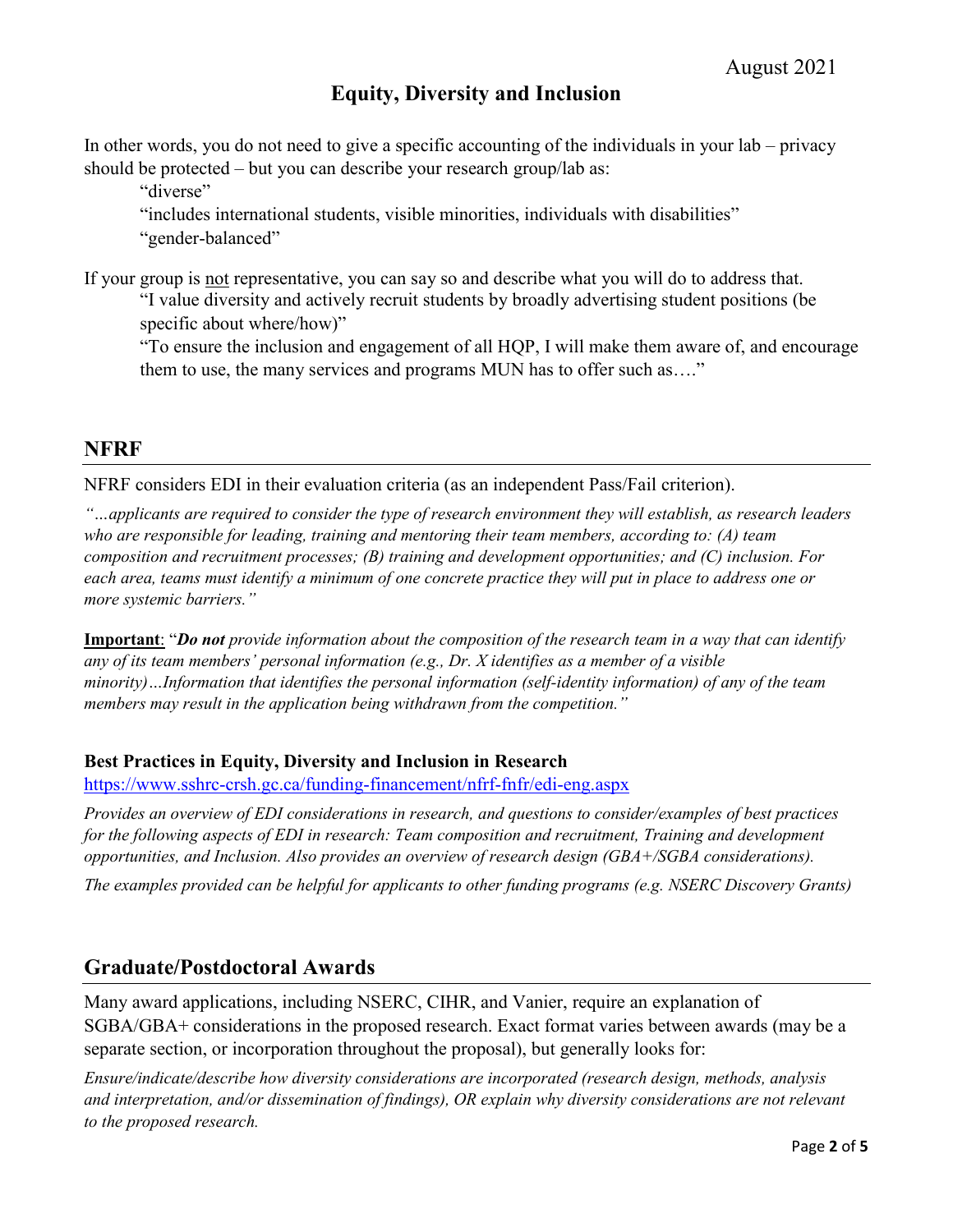## **Resources at Memorial**

Memorial has many policies and programs aimed at recruiting, engaging and enhancing the success of all students, including underrepresented groups.

### **Ensuring you and your students/HQP are aware of and avail of Memorial services and programs can go a long way to increasing engagement and decreasing barriers.**

**[Dimensions:](https://www.mun.ca/president/home/dimensions.php)** Memorial is a signatory to this new federal pilot program that aims to make university research more inclusive. *Dimensions: Equity, Diversity and Inclusion Canada* is inspired by the United Kingdom's internationally-recognized Athena SWAN program. The program's goal is to address systemic barriers, particularly those experienced by members of underrepresented or disadvantaged groups, including, but not limited to, women, Indigenous Peoples, persons with disabilities, members of visible minority/racialized groups and members of LGBTQ2+ communities.

**[CRC Program EDI Action Plan:](https://www.mun.ca/research/explore/chairs/CRCP_Action_Plan_Sept_27_2019.pdf)** All institutions with five or more chair allocations are required to develop an EDI action plan. This plan will guide their efforts in sustaining the participation of and/or addressing the underrepresentation of individuals from the four designated groups among their chair allocations. The plan must include impactful EDI objectives that will enable swift progress towards addressing the disadvantages currently experienced by individuals from the four designated groups in accessing and benefiting from the program.

**[Memorial's EDI in Employment Policy](https://www.mun.ca/policy/browse/policies/view.php?policy=294) and [Employment Equity and Diversity Plan](https://www.mun.ca/hr/services/Equity/EquityandDiversityPlanReport.pdf)**: The EDI Policy was approved by the Board of Regents in 2016. Its two main objectives are to recognize, prevent and eliminate disadvantage or discrimination and to create and maintain a culture that supports an inclusive and welcoming workplace. The Plan has five core components: promoting a culture of respect in the workplace, identifying leadership responsibilities, developing programs that are responsive to Memorial's needs and address underrepresentation, removing barriers to employment and advancement, and monitoring and accountability

**[Search for a Vice-Provost, EDI:](https://www.mun.ca/vpacademic/media/production/memorial/administrative/office-of-the-provost-and-vice-president-academic/media-library/recruitment/Vice-Provost_EDI_-_Advertisement.pdf)** Memorial is seeking an individual as its first Vice-Provost, EDI. The Vice-Provost, EDI, is a senior leader responsible for the execution of Memorial's goals and objectives for equity, diversity, and inclusion as articulated in its various frameworks, including the Strategic Frameworks for Indigenization, Teaching & Learning, Research, and Public Engagement, and will take the lead in making or maintaining university-wide institutional changes that are fully inclusive and open otherwise limited access to equity-seeking groups, while enabling full engagement.

### **[Student Life:](https://www.mun.ca/student/)**

*"Student Life fosters a holistic learning environment that maximizes the potential of each student through innovative learning experiences that empower all students to flourish."*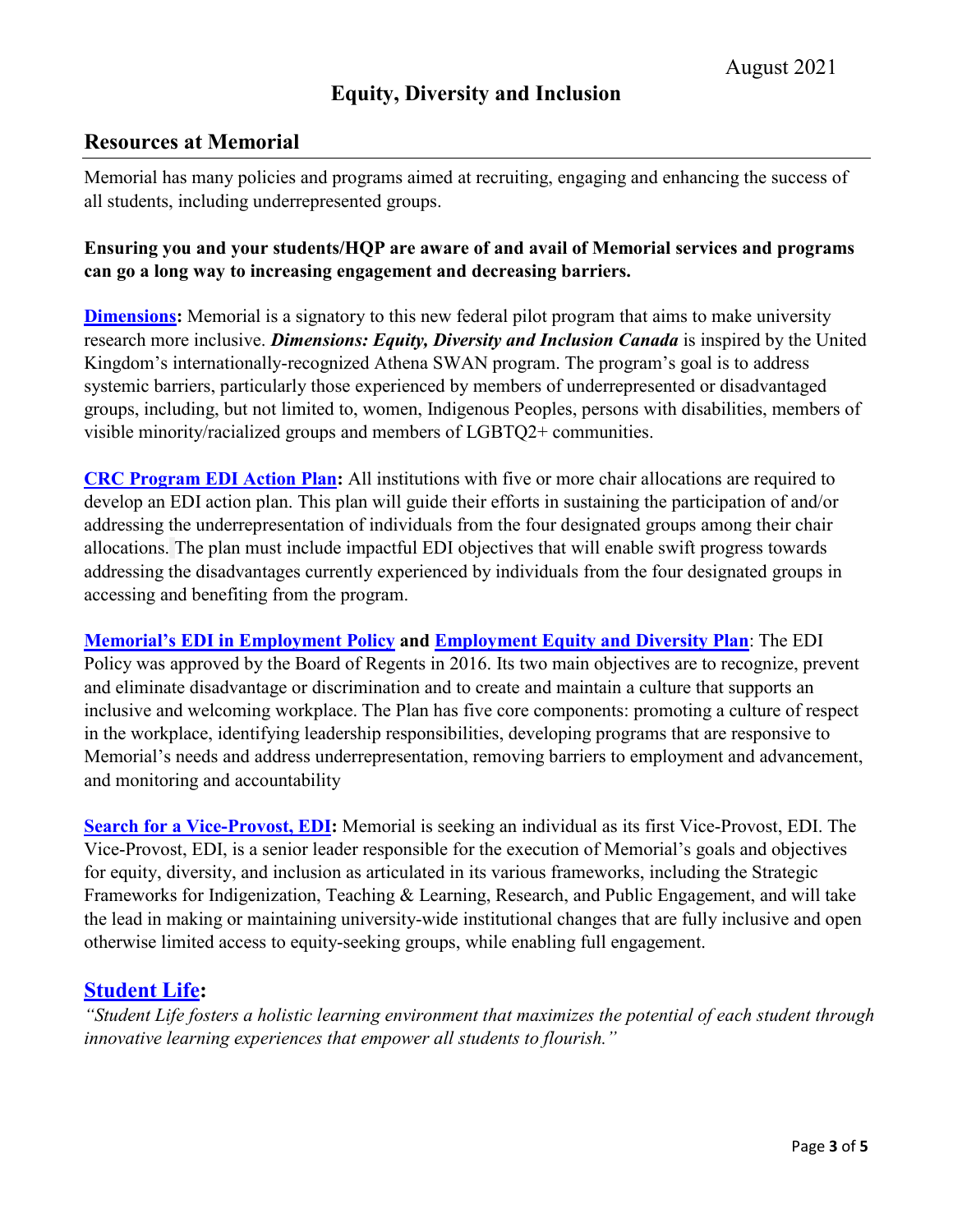# **Equity, Diversity and Inclusion**

#### **Student Life Units**

[Accessibility Services \(The Blundon Centre\)](https://www.mun.ca/student/about-us/units-and-contacts/accessibility-services---the-blundon-centre/) To provide and coordinate programs and services that enable students with disabilities to maximize their educational potential and to increase awareness of inclusive values among all members of the university community.

[Career Development Office](https://www.mun.ca/student/about-us/units-and-contacts/career-development-office/) Employment can provide invaluable skill development, boost career transition and reduce financial barriers for all students. The Centre offers special services to international students and students with disabilities.

[Student Experience Office](https://www.mun.ca/student/about-us/units-and-contacts/student-experience-office/) Provides transition supports, leadership development and community engagement learning opportunities.

[Student Support](https://www.mun.ca/student/about-us/units-and-contacts/student-support-office/) Office Provides supports, crisis management, and educational programs that promote health and well-being, spiritual development, personal growth and academic thriving. [University Chaplaincy](https://www.mun.ca/student/student-supports-and-services/supports/chaplaincy/) Serves students of all faiths.

#### **School of Graduate Studies:**

**[Diversity and Inclusion:](https://www.mun.ca/sgs/contacts/diversity.php)** SGS has "developed both a diversity statement and a committee on diversity that reflect 1) our belief that different backgrounds and views are critical to achieving personal and academic excellence and leading societal change, and 2) our commitment to eliminating barriers and fostering opportunities to students and scholars from all backgrounds."

**[EDGE program](https://www.mun.ca/edge/)** provides programs and training to enhance graduate student development, including:

- **[Equity, Diversity and Inclusion \(EDI\)](https://www.mun.ca/edge/Workshops__Events/Programs_Training/EDI.php)**
- **[Entrepreneurship Training Program](http://www.mun.ca/etp) (ETP)**
- **[Professional Skills Development Program for International Students](https://www.mun.ca/international/programming/employment/preparationprograms.php) (PSDP)**
- **[Public Scholar Program](https://www.mun.ca/sgs/publicscholarprogram.php) (PSP)**
- **[Teaching Assistant Training Program](https://www.mun.ca/edge/Workshops__Events/Programs_Training/TATP) (TATP)**
- **[Teaching Skills Enhancement Program](https://citl.mun.ca/TeachingSupport/PD/TSEP_GraduateStudent.php) (TSEP)**

**Other services** that can reduce barriers to full participation and improve student success**:**

[Child Care Centre](https://www.mun.ca/childcare/) [English as a Second Language Programs](https://www.mun.ca/esl/programs/) [English as a Second Language Support Services](https://www.mun.ca/esl/support/) [Internationalization Office](https://www.mun.ca/international/) [Library Services for Users with Disabilities](https://www.library.mun.ca/usingthelibraries/disabilities/) [Writing Centre](https://www.mun.ca/writingcentre/) [The Commons](https://thecommons.mun.ca/) – provides research, writing and computing support

services, including [Assistive Technology](https://thecommons.mun.ca/assistivetechnology.php)